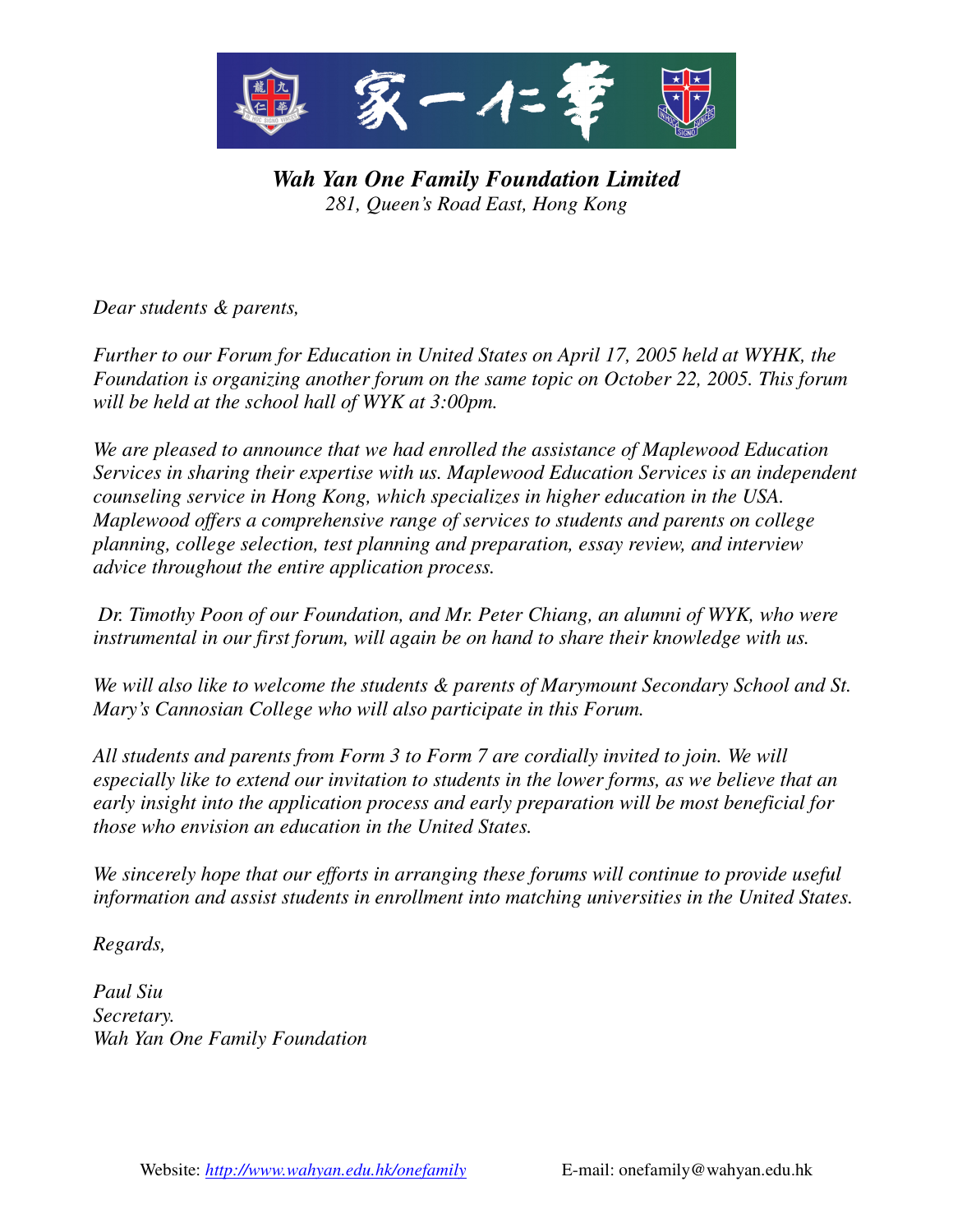

## *Wah Yan One Family Foundation Limited 281, Queen's Road East, Hong Kong*

## *FORUM: PREPARATION FOR UNIVERSITY EDUCATION IN THE U.S.*

 *Organized in collaboration with Wah Yan College, Hong Kong and Wah Yan College, Kowloon.*

*Venue: School Hall, Wah Yan College, Kowloon Date: 22 October 2005 (Saturday) Time: 3:00pm-5:00pm*

*Section I (3:00pm-4:30pm) Introduction Main Talks, Panel Discussion and Q&A to address the following: U.S. College Application Guidelines School Selection Admission Criteria (Building a Winning Application) GPA, Cumulative Average, Honors Classes (weighted), Pass/Fail Test Scores: TOEFL, SAT I, SAT II, AP, IB Extracurricular Activities: Sports, Music, Clubs, Cultural & Religious Organizations, Honors & Awards, Summer Programs, Community Services, Work Experience Recommendation: Counselor/Teacher, Personal Integrity, Accomplishments, Character, Creativity, Maturity Essays: Personality, Experience, Values, Growth, Modest but Confident Interview: Campus Interview, Alumni Interview, Good Fit, Leadership Cost: Scholarship, Financial Aid*

 *Additional areas such as Regular Application/Early Action/Early Decision, College Fairs, College Visits and Guided Tours, Admission Department of U.S. Universities, Concept of a Matching Process of Student's Choice/University's Choice, University Rankings and their pitfalls, Common Application, HKCEE scores, etc.*

## *Speakers/Panelists*

*Mr. Peter Chiang: Wah Yan Alumnus; MBA, University of Southern California Mr. George Chu: Wah Yan Alumnus; BSc and MSc, U.C. Berkeley Mr. David Lai: Parent of Wah Yan student; Yale University graduate; Education Consultant, Maplewood Education Services Dr. Timothy Poon: Wah Yan Alumnus; FRCP London; FRCP Edinburgh; FRCP Glasgow; FHKAM; Nephrology Fellow, Georgetown University, Washington D.C. Mr. George Wong: University of Michigan and University of Wisconsin graduate; Education Consultant, Maplewood Education Services Mr. David Wu: Wah Yan Alumnus; BSc in Electrical Engineering , Princeton University; MSc U.C. Berkeley*

*Mr. Perry Yu: MIT and Princeton University graduate; Education Consultant, Maplewood Education Services*